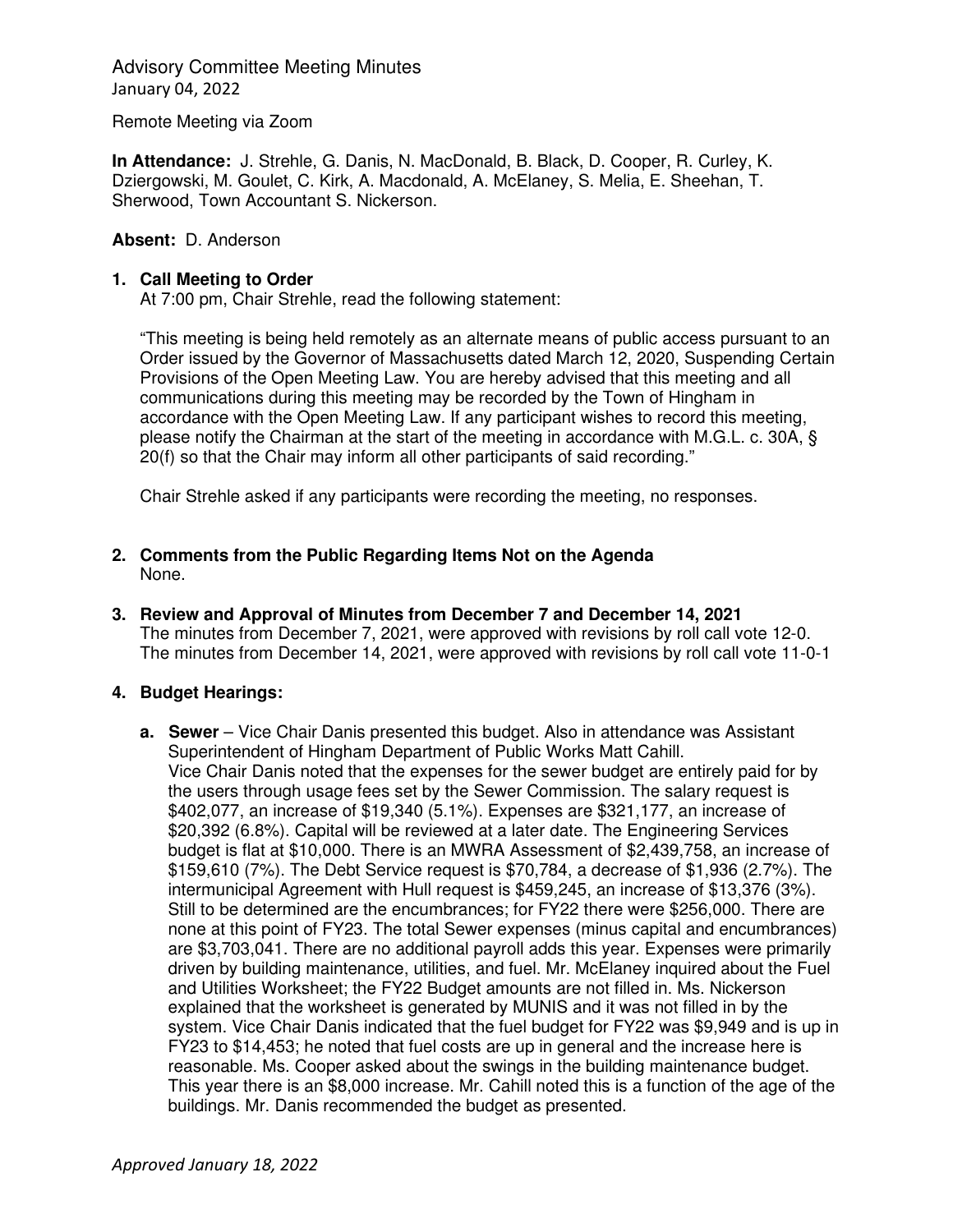**b. GAR/Veterans/Celebrations –** Ms. Dziergowski presented this budget. Veteran Services Officer Keith Jermyn presented the Grand Army Hall (GAR) Mission and Services. GAR Expenses are \$24,187, a \$4,435 (22.4%) increase. Largest increase was for repair and maintenance for the building, mainly related to the elevator contract. The telephone bill was also up as the billing category changed from residential to commercial rates. Mr. Jermyn is looking into have this adjusted. Ms. Dziergowski recommended the requested budget amounts.

Mr. Jermyn presented the Mission and Services for the Veteran's Services Office. Salaries requested are \$115,194, an increase of \$3,494 (3.1%). This increase was due to reclassification and longevity. Expenses requested are \$7,067, a decrease of \$1,543. Mr. Jermyn explained that these expenses are controllable. Benefits that are paid out are not controllable, they are mandated by the State and 75% of the expense is reimbursed by the State under MGL Chapter 115. The benefits request is \$185,348, an increase of \$13,552. Total Veteran's Services expenses are \$307,609, an increase of \$15,503 (5.3%). Mr. McElaney inquired about the two funds that support Veteran's Services and asked about the sources for the funds and if there is enough money in the funds. Mr. Jermyn explained that there are two funds. 1) The Veteran's Benefit Fund, which currently has roughly an \$11,000 balance. 2) Veterans In Need Fund, which has roughly a \$30,000 balance. Hingham is a role model in the Commonwealth; the Town is generous through donations to this fund. Ms. Dziergowski recommended the requested budget amounts.

**Celebrations –** Ms. Dziergowski presented this budget.

Mr. Jermyn presented a summary of Celebrations. An expense budget of \$17,567 was requested, an increase of \$460 (3.4%). Ms. Dziergowski recommended the requested budget amounts.

**c.** Information Technology – Ms. Kirk presented this budget.

Information Technology Director Bill Hartigan presented the Mission and Services and Key Initiatives of the IT Department. Salaries requested are \$312,046, an increase of \$10,716 (3.6%); technology expenses of \$321,092, an increase of \$44,378 (1.6%). Capital expenses will be discussed later. Ms. Kirk noted that the salary increases were due to the reclassification. The increase in expenditures was primarily due to the change in service agreements which are up 5-10%. The total department request decreased \$179,906 (22%). Mr. McElaney asked about the salary reimbursement from the schools and water system. Are the reimbursements roughly the same as the past few years? Ms. Nickerson said they are. The schools reimburse 20% of the Director's salary. Vice Chair Danis inquired about the school reimbursement - is it an appropriate amount based on the workload? Mr. Hartigan replied that the schools have their own IT staff for the schools; his budget just supports the offices in Town Hall. Mr. Curley inquired about physical space constraints - is it a problem for the department? Mr. Hartigan feels that they are working with what they have and that it works. Mr. Curley asked about security concerns and does the department have the resources necessary to keep our systems safe. Mr. Hartigan indicates it is a constant concern and they use multiple levels of tools to protect Town data. He is looking to bring in a desktop management suite in the future, which will be another \$15,000. Vice Chair Danis asked if there is opportunity to share costs with the School Department for things like bulk purchases, etc. Mr. Hartigan says the needs are very different. Schools also have access to discounts specific to schools that the Town would not be able to participate in. Chair Strehle inquired about the ability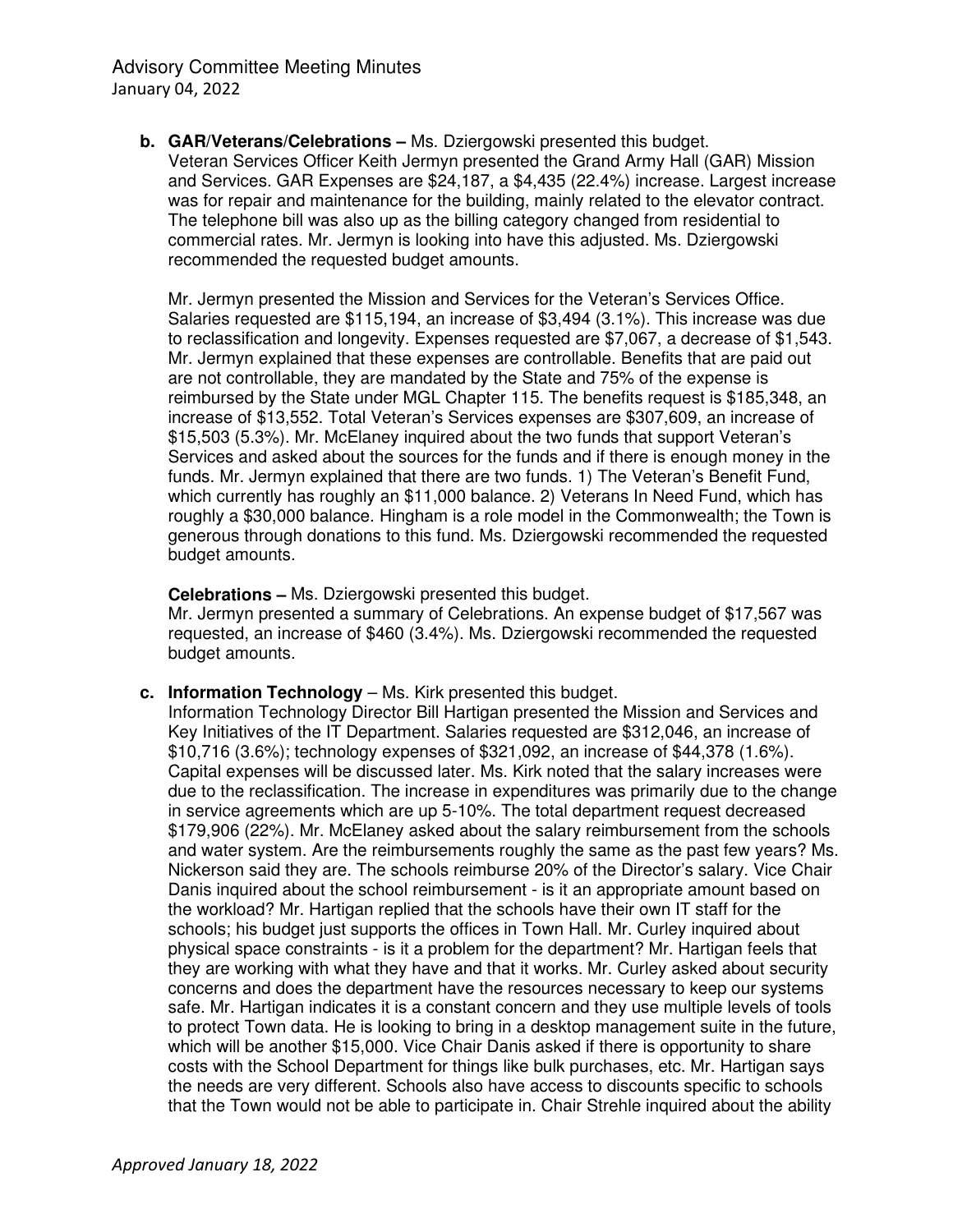Advisory Committee Meeting Minutes January 04, 2022

> to retrofit the meeting rooms at Town Hall to allow for both in-person and zoom meetings. What would be the cost? Mr. Hartigan is looking into this and has met with vendors and is estimating \$15-25,000 per room. Ms. Kirk recommended the requested budget amounts.

**d. South Shore Country Club –** Mr. Goulet presented this budget.

Executive Director of South Shore Country Club Kevin Whalen presented the Mission and Services as well as Key Initiatives of the Club. The Club is projecting \$2,218,000 in revenues for FY23. Expenses are budgeted at \$1,988,015 - \$979,415 for salaries and \$967,600 for expenses. This is an enterprise fund. Mr. Goulet recommended the requested budget.

**e.** Community Planning – Ms. Kirk presented this budget.

Community Planning Director Emily Wentworth presented the Mission and Services. Ms. Wentworth requests \$236,171 in salaries which is an increase of \$1,302 (0.5%), \$24,205 in expenses (no change), for a total budget of \$260,376. Salary increases were based on the reclassification but offset by changes in staff. Mr. McElaney inquired about the new Senior Planner position. Ms. Kirk recommended the requested budget amounts.

**f. Land Use & Development –** Ms. Black presented this budget.

Community Planning Director (former Zoning Administrator) Emily Wentworth presented the Mission and Services. The department requests salaries of \$155,199, a decrease of \$1,993 (1.3%); flat expenses of \$7,375, for a total budget of \$163,294. Salaries were decreased due to the lower step of the new Planning Director. Ms. Black recommended the requested budgets.

# **5. Liaison Reports**

# **a. Sustainable Budget Task Force**

Vice Chair Danis reported that the Task Force continues to meet. Reports are being prepared for final presentation to the Select Board. Mr. Asher has made modifications to the financial modeling spreadsheet now allows taxpayers to put in their own assessed value for personalized numbers related to different debt borrowing or override scenarios.

# **b. ACES/Education**

Vice Chair Danis reported that the School Committee will begin deliberation of the FY23 budget; will continue to discuss over the next four Thursdays - Mr. Ferris will present a portion of the budget each week.

# **c. Foster School Building Committee**

Mr. Sheehan reported that the Building Committee has been discussing the design and site placement. The MSBA has released a document with comments and concerns. Mr. Sheehan recommends that the Advisory Committee, School Committee, and Select Board meet to get a joint presentation from the Building Committee. He believes there will an Article in the Warrant at Town Meeting in April. Mr. Macdonald discussed how the State calculates reimbursement rates per category. Ms. MacDonald asked if there is any thought on an alternate site. Mr. Sheehan noted that the Building Committee has in the past reviewed other sites but found no better sites. Ms. Cooper asked what is being done to socialize the significant increase in estimated cost before Town Meeting. Mr. Sheehan will ask that question of the Building Committee.